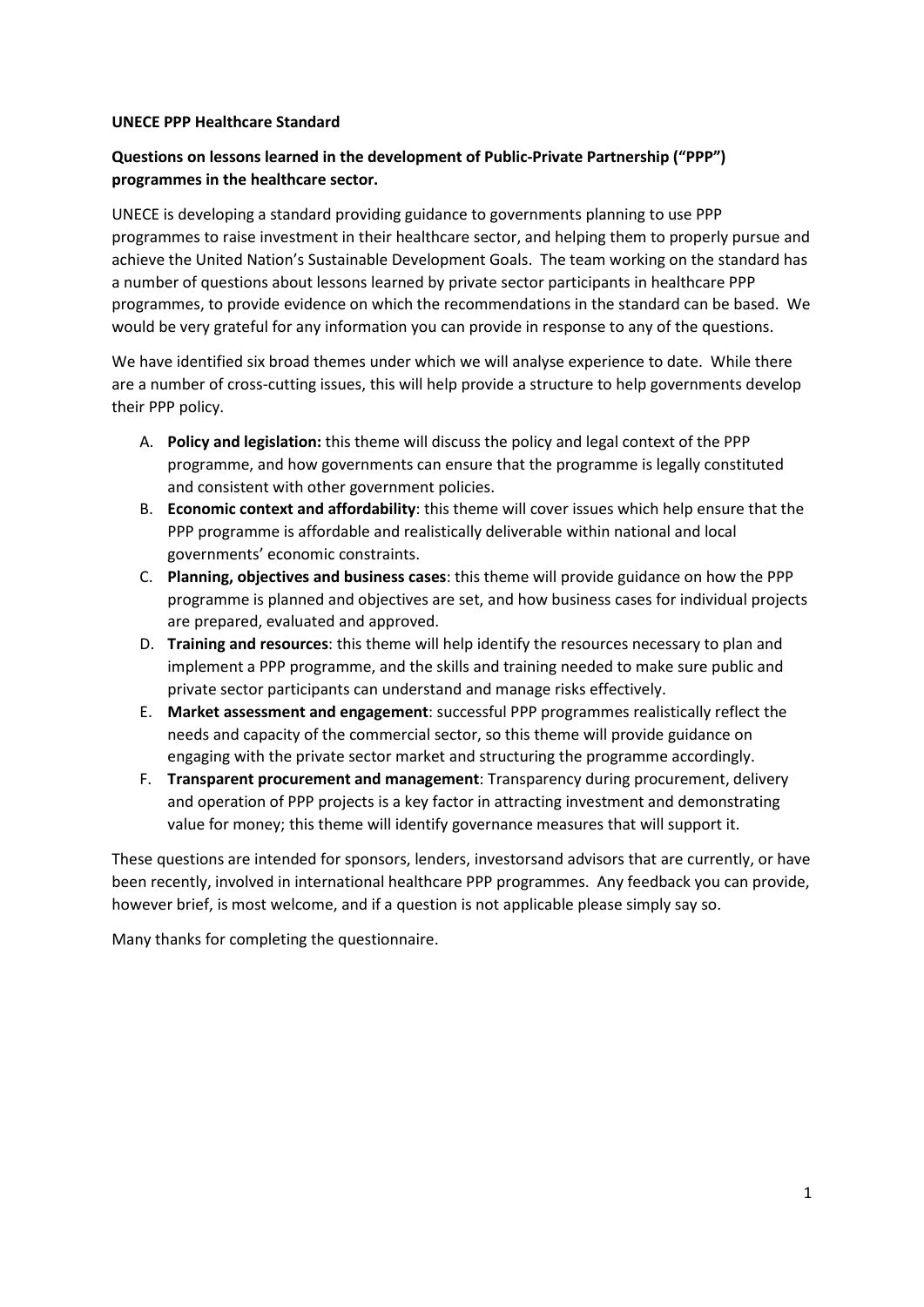# **A Policy and Legislation**

- 1. In a PPP context, is there any gaps, conflicts or overlaps betweenthe government's fiscal and healthcare policy. What aspects of national healthcare policy and/or PPP policy represent a barrier to your participation in projects to procure healthcare facilities or services through long term private sector contracts?
- 2. What are the major criticisms and plaudits for the healthcare PPP programme in the market you operate and to what extent are they valid? Are commercial issues tackled in a timely and efficient ways in the project design? What would you suggest should be changed?

## **B Economic Context & affordability**

- 1. During the project design, do you think significant attention is given by the government for enhancement of project affordability & bankability? What guarantees/incentives do the states provide in respect of PPP concessions, and how important are they to your business? What are the key factors that influence investors in deciding whether to bid for a health PPP?
- 2. How did your pricing of PPP projects and risk appetite change as the PPP programme became established? Could you have improved value for money by pre-empting these changes, and how did you ensure pricing was realistic and deliverable?

# **C Planning, Objectives & Business Cases**

- 1. What is your view on how procuring public authorities assess project needs, current and future supply and demand and associated risks for healthcare services?
- 2. Do you find the Key Performance Indicators and output specifications set in the project by the government authority compatible? How do you think that such KPIs and output specifications should be established for greater VFM? Are standard technical specifications used and if so, which?
- 3. How transparent is the basis for the evaluation of tenders for PPP projects? Why? Do you think the right performance indicators are used to measure success? What do you suggest? How innovations and potential future changes (in technology, service delivery etc.) are addressed in the Tender Document?

# **D Training and Resources**

1. During the development of your government's healthcare PPP programme and the procurement and implementation of individual projects, in which areas did you observe gaps in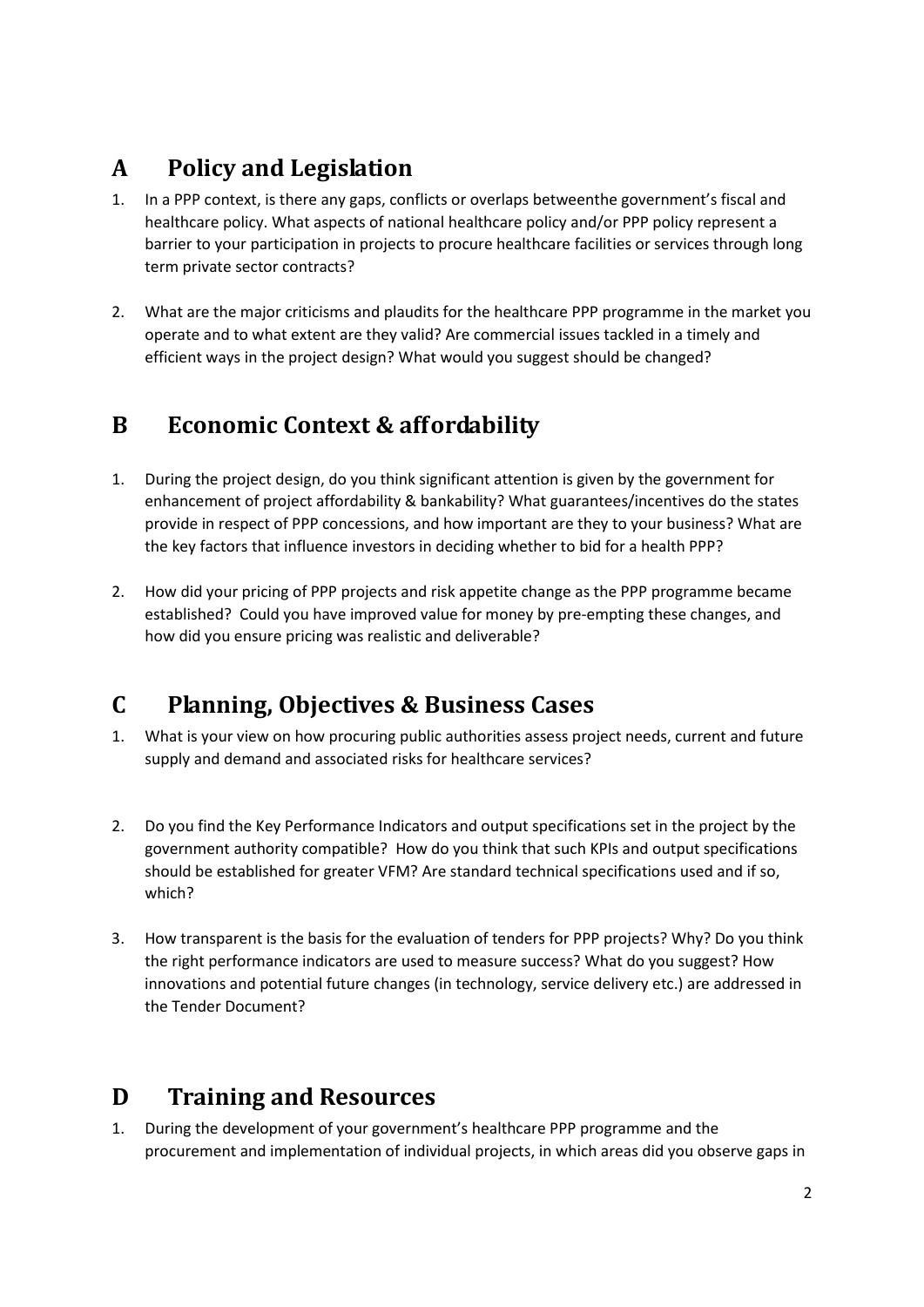government and external resources and need for capacity building in the design, structure, oversight, regulation and approval of the projects, and could these have been improved with different resources and training?

2. What issues have you encountered in finding suitably qualified people, and sufficient financial resources? While bidding for a project and following the award of each project, what resources and training were needed from the private sector to manage construction, commissioning and delivery of services of the new health care facilities?

## **E Market Assessment & Engagement**

- 1. What is the extent of private sector engagement undertaken by the government in developing a) PPP policy and legislation, b) selection and c) design & structuring of the projects (such as road shows, project fair, stakeholder discussions, focused group discussion, promotional meetings, investor days, formal technical and commercial dialogue, competitive dialogue etc.)? Is there are issues that have been or are overlooked?
- 2. In your opinion what are the key project criteria and factors that you would need to understand at an early stage for deciding whether to pursue for a project or not. What is the extent of competitive dialogue process that is used to finalise project scope? Did you feel that the government authority provide accurate and meaningful debriefing and compensation for losing bidders, and to what extent?
- **3.** In your experience, what could governments do better to encourage broader interest and engagement by potential investors and providers both before and during procurement, to improve efficiency and achievelonger, more competitive tender which could deliver better value for money to the public healthcare?

## **F Transparent Procurement & Management**

- 1. Do you have a formal policy defining corrupt practices and how do you identify, record and address them including the accountings of expenditure in your business processes to ensure your procurement transparency?
- 2. What is the extent of publication of tender evaluation reports by government authority? Do you advise government to conduct value for money assessment post contract award to match the business case planned for greater public and private sector transparency? ,
- 3. Do you consider the project specific pre-qualification and evaluation criteria and evaluation methodology to be fair, objective and transparent? How could they be improved? How fairly are the technical and financial aspects of your tender proposals assessed? Is it clear how do the evaluation team compare/weight service quality, technical solutions, financial criteria, assumptions, demand estimation etc., and how could that process be improved?.
- 4. In general, what is the time associated to major stages (PQ, competitive dialogue, Proposal submission, negotiation etc.) for healthcare PPP procurement in your markets? What could the